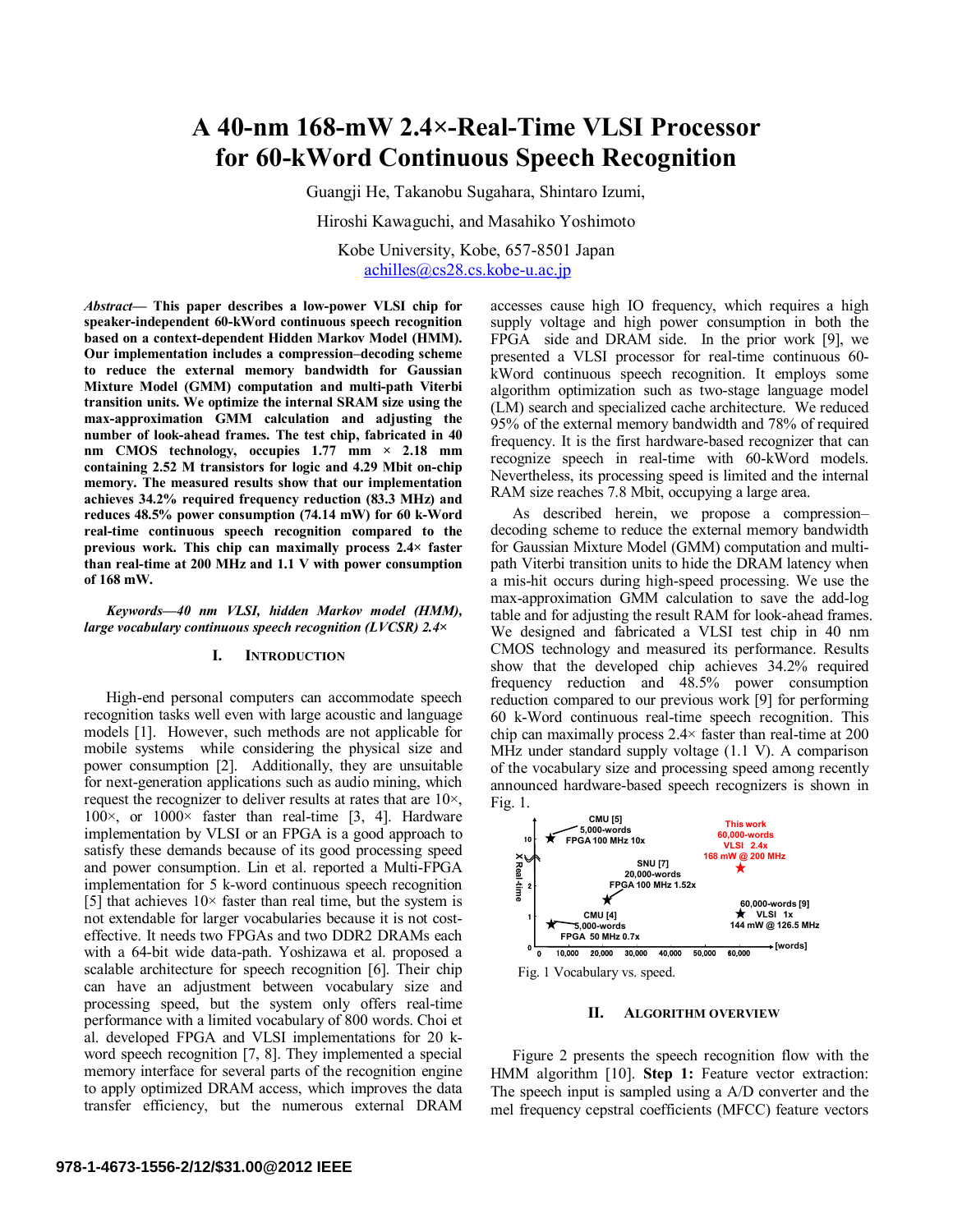are extracted from 30 ms length of speech every 10 ms. **Step 2:** GMM computation: State output probabilities are calculated for all possible sounds that could have been pronounced. **Step 3:** Viterbi Search:  $\delta_i(i)$  is calculated for all active state nodes using GMM probabilities, transition probabilities and language models. **Step 4:** Beam pruning: according to the beam width, active state nodes having a higher score (accumulated probability) are selected; the others are dumped. **Step 5:** Output sentence: The word list with the maximum score is output as a speech recognition result after final-frame calculation and determination of the transition sequence.



Fig. 2 Speech recognition flow with HMM algorithm.

We calculate the log probability density function (PDF) by its max approximation instead of the previous log-table based one [9], which saves about 1 Mbit of on-chip memory.

$$
\log b_{s}(X_{t}) = \max_{m} \{C_{m} - \frac{1}{2} \sum_{d=1}^{D} \frac{(x_{d} - \mu_{md})^{2}}{\sigma_{md}^{2}}\}
$$
 (1)

Therein,  $\log b_s(X_t)$  represents the state output probability of

a HMM state *s* for feature vector  $X_t$  at time *t*;  $X_d$  stands for the vector component of the feature vector  $X_t$ ,  $D$  is the feature dimension, and  $C_m$ ,  $\mu_{md}$ ,  $\sigma_{md}$  respectively denote the constant, the mean, and the standard deviation of Gaussian mixture model.

The Viterbi search is divisible into two parts: internal word transition and cross-word transition. Dynamic programming (DP) recursion for the internal word transition is shown in Eq. (2).

$$
\delta_t(s_j; w) = \max_{i=j-1, j} [\delta_{t-1}(s_i; w) + \log a_{ij}] + \log b_j(x_t) \qquad (2)
$$

In that equation,  $a_{ij}$  is the transition probability from state  $s_i$  to  $s_j$ , and  $\delta_i(s_j; w)$  stands for the largest accumulated probability of the state sequence reaching state  $s_j$  of word *w* at time *t*.

In cross-word transition, the bi-gram model is used where the transition probability of a word depends on the immediately preceding word. DP recursion for this part is shown in Eq. (3).

$$
\delta_{t}(s_{0}; w) = \max_{v} \{ \delta_{t-1}(s_{f}; v) + \log[p(w | v)] \}
$$
 (3)

Therein,  $p(w|v)$  stands for the bi-gram probability from word  $v$  to word  $w$ ,  $s_0$  and  $s_f$  respectively denote the start state of word  $w$  and the last state of word  $v$ .

#### **III. ARCHITECTURE**

# **3.1 Speech recognition system**



Fig. 3 Proposed speech recognition architecture.

The overall chip architecture, depicted in Fig. 3, comprises the GMM core, Viterbi core, double buffer for the GMM result, and the memory interface. We use a PowerMedusa [11] custom test board to construct a speech recognition system with a test chip. The MFCC feature vectors are extracted using a PC. The input speech data can either be recorded as an audio stream or with real-time speaking. The database is set up at the beginning. The test chip accesses the DRAM through an on-board FPGA. The data-path of the DRAM is 64 bit, but only 48pin is available for the test chip according to the pin limitation. The datapath for GMM computation (16pin) and Viterbi search (32pin) is separated to support pipeline operation.

# **3.2 GMM Architecture with Compression–Decoding**

The external memory bandwidth for GMM computation can be reduced by sharing the parameters for several frames. We can use this scheme to reduce the memory access as much as needed, theoretically. A variable 50-frame-lookahead scheme was used in [9], which reduced the external memory bandwidth to 13.3 MB/S for GMM computation. However, it becomes cost-ineffective when the look-ahead frames are numerous because the reduction efficiency becomes worse while the on-chip memory for saving the GMM result is proportionally increased. For the proposed method, we adjust the number of look-ahead frames to optimize the area.

The maximal IO frequency of the test chip is 50 MHz and the data pins for GMM computation are 16pin. Therefore, the IO transfer capability is 100 MB/S. The GMM parameters include 1987 states each with 16 mixtures. There are 52 parameters for one mixture. The bit-width of one parameter is 32 bit. Therefore 2 IO cycles are necessary to load one GMM parameter. There are 100 frames in 1S speech. Assuming *n* frames look-ahead to support 2.4×-real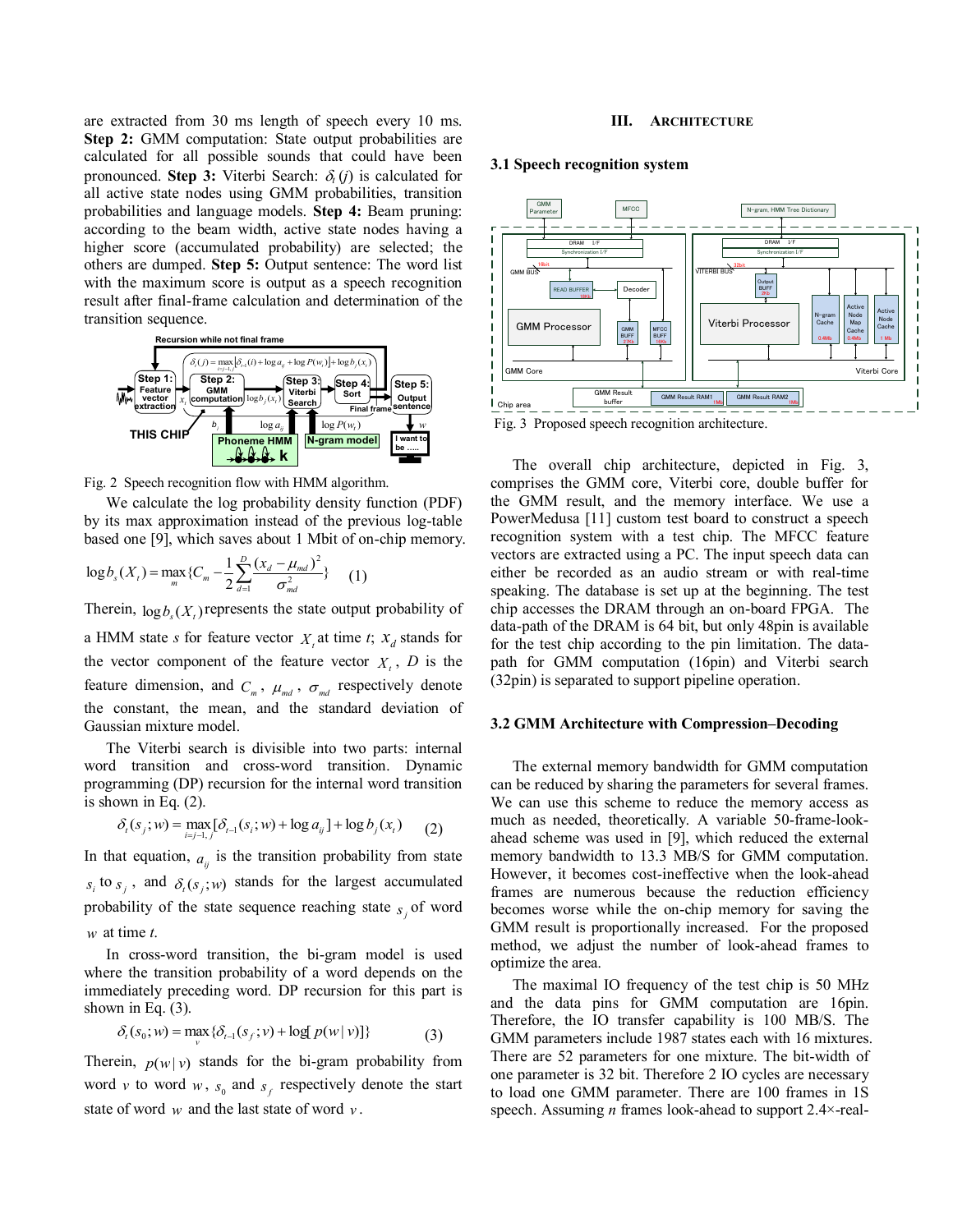time processing (decided by Viterbi), *n* should be 32 according to the following limitation:

 $4B \times 52 \times 16 \times 1987 \times 100/n \times 2 \times 2.4$  MB/S < 100 MB/S, which requires roughly 3.2 Mbit of result RAM.

We proposed a compression–decoding scheme for additional optimization. GMM parameters saved in DRAM are compressed state-by-state to a smaller size using a lossless data compression algorithm. When the chip starts processing, the compressed data are transferred to a buffer inside the chip and then decoded. The parameters are rebuilt completely and therefore have no degradation to recognition accuracy. Then the compression ratio of the required external memory bandwidth is reduced.

The architecture and pipeline operation are portrayed respectively in Fig. 4 and Fig. 5. The decoding time for onecompressed-state parameters must be shorter than the loading time for a complete state and the extra computation workload and logic elements for decoder should be small. Therefore, we choose the run-length-encoding (Fig. 6) algorithm for our decoder. To adopt the GMM parameter, we merely compressed the top *n* bit of the integer part, which gives a compression ratio of 37.5% with only 0.01% extra computation workload and 0.005% area overhead of the GMM core. Consequently, the number of look-ahead frames is reduced further to 20. We implement a 20-frame parallel architecture for GMM computation.





| Write to input_buffer           | State 1 (S1) |    | State 2 (S2) |                   | State 3 (S3) |                | State 4 (S4)                 |    |  |
|---------------------------------|--------------|----|--------------|-------------------|--------------|----------------|------------------------------|----|--|
| Decode to GMM<br>buffer         | CG           | S1 | CG           | S <sub>2</sub>    | CG           | S <sub>3</sub> | CG                           |    |  |
| Write to register               |              | ls |              | S.                |              |                |                              |    |  |
| <b>Start GMM</b><br>Computation | CG           |    | Compute S1   | $\mathsf{C}$<br>G | Compute S2   |                | Compute S3<br>$\overline{G}$ | CG |  |
|                                 |              |    |              |                   |              |                | Clock Gating (CG)            |    |  |

Fig. 5 Pipeline operation in a GMM core.



Fig. 6 Run Length Encoding (RLE) for GMM parameters.

# **3.3 Multi-path Viterbi transition unit**



Fig. 7 Multi-path Viterbi architecture.

| Path 1:                                                    | N-hit    | <b>ADD</b>     | <b>CMP</b>           | Map-hit        | CMP        | write      | N-hit      | <b>ADD</b> |            |       |  |
|------------------------------------------------------------|----------|----------------|----------------------|----------------|------------|------------|------------|------------|------------|-------|--|
| Path 2:                                                    |          | N-hit          | <b>ADD</b>           | CMP            | Map-hit    | <b>CMP</b> | write      | N-hit      | .          |       |  |
| Path 3:                                                    |          |                | N-hit                | <b>ADD</b>     | <b>CMP</b> | Map-hit    | <b>CMP</b> | write      |            |       |  |
| Path 4:                                                    |          |                |                      | N-hit          | <b>ADD</b> | <b>CMP</b> | Map-hit    | CMP        |            |       |  |
| Clock count                                                | 1        | $\overline{2}$ | 3                    | $\overline{4}$ | 5          | 6          | 7          | 8          |            |       |  |
|                                                            |          |                |                      |                |            |            |            |            |            |       |  |
| Path 1:                                                    | Miss-hit |                | Access external DRAM |                |            |            |            |            |            |       |  |
| Path 2:                                                    |          | N-hit          | <b>ADD</b>           | CMP            | Map-hit    | CMP        | write      | N-hit      | <b>ADD</b> |       |  |
| Path 3:                                                    |          |                | N-hit                | <b>ADD</b>     | <b>CMP</b> | Map-hit    | <b>CMP</b> | write      | N-hit      |       |  |
| Path 4:                                                    |          |                |                      | N-hit          | <b>ADD</b> | CMP        | Map-hit    | <b>CMP</b> | write      | 1.1.1 |  |
| Clock count                                                | 1        | $\overline{2}$ | 3                    | 4              | 5          | 6          | 7          | 8          | 9          |       |  |
| Map-hit : Active node map cache<br>N-hit<br>: N-gram cache |          |                |                      |                |            |            |            |            |            |       |  |

Fig. 8 Pipeline operation for cross-word transition when a mis-hit occurs.

The external memory bandwidth required in Viterbi processing has been reduced greatly by two-stage language model (LM) search, a specialized cache memory, and the elastic pipeline we proposed in [9]. All GMM probabilities and active node information can be read out from the internal RAM. However, when a mis-hit occurs at the *n*-gram cache and active-node map during cross-word transition, it will take two IO cycles, which is eight internal cycles in this chip, to access the external database. This latency strongly delays the Viterbi processing.

Consequently, we proposed four-path Viterbi-processing units to hide the latency as portrayed in Fig. 7. Figure 8 shows the pipeline operation. When a mis-hit occurs at path-1, the other paths will access the cache memory and continue processing. This scheme eliminates 34.2% of the cycle counts for the Viterbi transition.